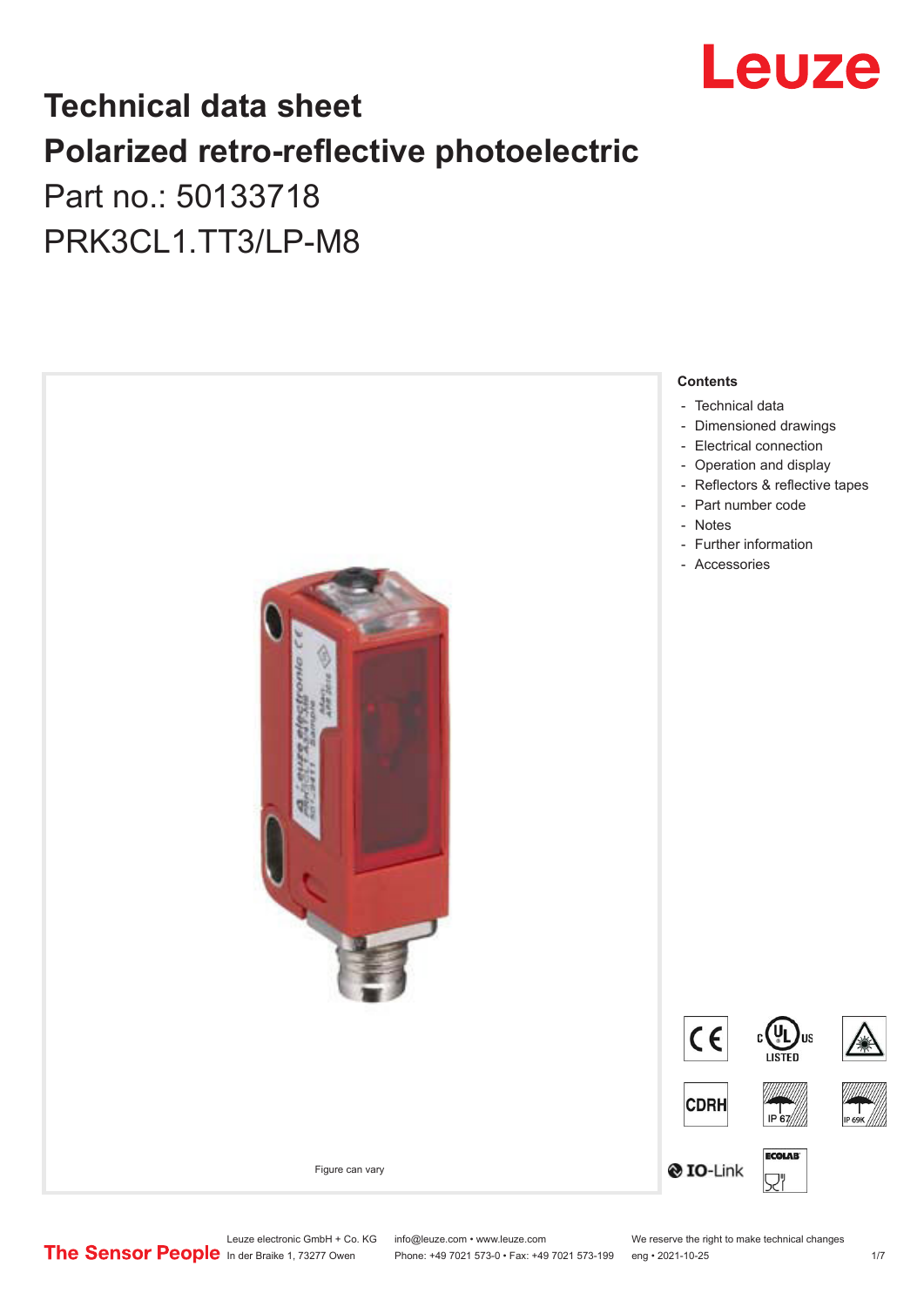## <span id="page-1-0"></span>**Technical data**

# Leuze

#### **Basic data**

| <b>Series</b>              |    |
|----------------------------|----|
| <b>Operating principle</b> | Re |
| Application                | )e |

#### **Special version**

**Special version** Autocollimation

Tracking function

**Operating principle** Reflection principle

**Detection of highly transparent bottles** Detection of transparent films

#### **Optical data**

| <b>Operating range</b>               | Guaranteed operating range |
|--------------------------------------|----------------------------|
| <b>Operating range</b>               | $00.4$ m                   |
| <b>Operating range limit</b>         | Typical operating range    |
| <b>Operating range limit</b>         | 00.5m                      |
| Beam path                            | Collimated                 |
| <b>Light source</b>                  | Laser, Red                 |
| Wavelength                           | 655 nm                     |
| Laser class                          | 1, IEC/EN 60825-1:2007     |
| Max. laser power                     | 0.0017 W                   |
| <b>Transmitted-signal shape</b>      | Pulsed                     |
| <b>Pulse duration</b>                | $5.3 \,\mu s$              |
| Light spot size [at sensor distance] | 1 mm [500 mm]              |
| Type of light spot geometry          | Round                      |
| Shift angle                          | Typ. $\pm 2^{\circ}$       |
|                                      |                            |

#### **Electrical data**

**Protective circuit** Polarity reversal protection

| Performance data              |                                     |
|-------------------------------|-------------------------------------|
| Supply voltage U <sub>p</sub> | 10  30 V, DC, Incl. residual ripple |
| <b>Residual ripple</b>        | $0 15 \%$ , From $U_{p}$            |
| <b>Open-circuit current</b>   | $015$ mA                            |
|                               |                                     |

Short circuit protected

#### **Outputs**

**Number of digital switching outputs** 2 Piece(s)

| <b>Switching outputs</b> |                                   |
|--------------------------|-----------------------------------|
| <b>Voltage type</b>      | DC.                               |
| Switching current, max.  | $100 \text{ mA}$                  |
| <b>Switching voltage</b> | high: $\geq$ (U <sub>B</sub> -2V) |
|                          | Low: $\leq$ 2V                    |

| Switching output 1       |                                                           |
|--------------------------|-----------------------------------------------------------|
| <b>Assignment</b>        | Connection 1, pin 4                                       |
| <b>Switching element</b> | Transistor, Push-pull                                     |
| Switching principle      | IO-Link / light switching (PNP)/dark swit-<br>ching (NPN) |

Connection 1, pin 2 **Switching element** Transistor, PNP

| <b>Switching output 2</b> |
|---------------------------|
| <b>Assignment</b>         |
| <b>Switching element</b>  |
| Switching principle       |

| _  _                |                |
|---------------------|----------------|
| Switching principle | Dark switching |
|                     |                |
| <b>Timing</b>       |                |

| <b>Switching frequency</b> | 3.000 Hz  |
|----------------------------|-----------|
| Response time              | $0.17$ ms |
| <b>Readiness delay</b>     | 300 ms    |

### **Interface**

| Type             | IO-Link          |  |
|------------------|------------------|--|
| <b>IO-Link</b>   |                  |  |
| <b>COM</b> mode  | COM <sub>2</sub> |  |
| Min. cycle time  | $COM2 = 2.3$ ms  |  |
| Frame type       | 2.5              |  |
| Specification    | V1.1             |  |
| SIO-mode support | <b>Yes</b>       |  |

#### **Connection**

| <b>Connection 1</b>       |                |
|---------------------------|----------------|
| <b>Function</b>           | Signal IN      |
|                           | Signal OUT     |
|                           | Voltage supply |
| <b>Type of connection</b> | Connector      |
| <b>Thread size</b>        | M8             |
| <b>Type</b>               | Male           |
| <b>Material</b>           | Metal          |
| No. of pins               | 4-pin          |

#### **Mechanical data**

| Dimension (W x H x L)             | 11.4 mm x 34.2 mm x 18.3 mm  |
|-----------------------------------|------------------------------|
| <b>Housing material</b>           | <b>Plastic</b>               |
| <b>Plastic housing</b>            | PC-ABS                       |
| Lens cover material               | Plastic / PMMA               |
| Net weight                        | 10q                          |
| <b>Housing color</b>              | Red                          |
| <b>Type of fastening</b>          | Through-hole mounting        |
|                                   | Via optional mounting device |
| <b>Compatibility of materials</b> | <b>ECOLAB</b>                |

#### **Operation and display**

| Type of display                     | I FD.                  |
|-------------------------------------|------------------------|
| Number of LEDs                      | 2 Piece(s)             |
| <b>Operational controls</b>         | Teach button           |
| Function of the operational control | Sensitivity adjustment |

#### **Environmental data**

| Ambient temperature, operation | $-10$ 55 °C $\,$ |
|--------------------------------|------------------|
| Ambient temperature, storage   | -40  70 °C       |
|                                |                  |

#### **Certifications**

| Degree of protection     | IP 67         |
|--------------------------|---------------|
|                          | IP 69K        |
| <b>Protection class</b>  | Ш             |
| <b>Certifications</b>    | c UL US       |
| <b>Standards applied</b> | IEC 60947-5-2 |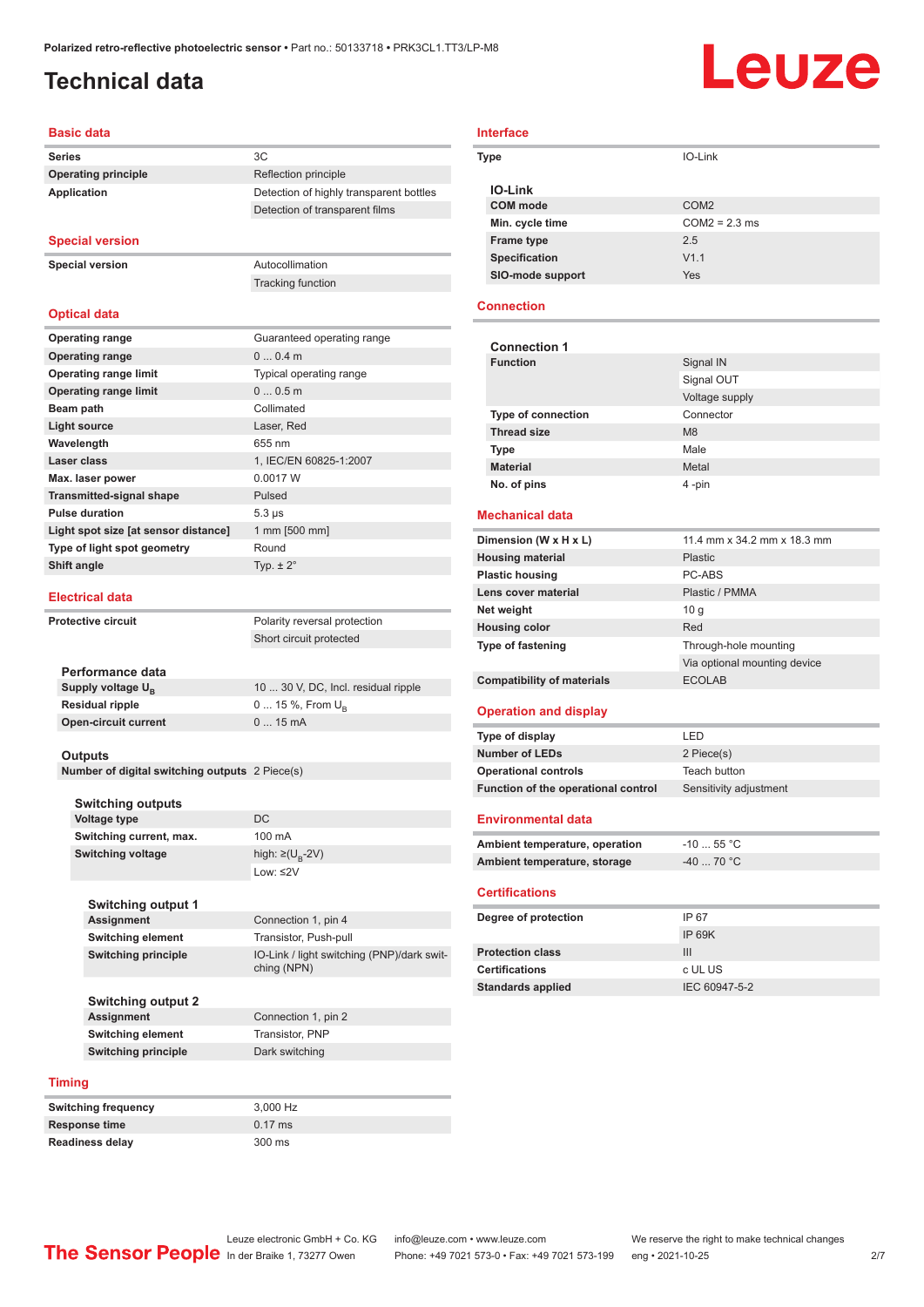## <span id="page-2-0"></span>**Technical data**

| <b>Customs tariff number</b> | 85365019 |
|------------------------------|----------|
| eCl@ss 5.1.4                 | 27270902 |
| eCl@ss 8.0                   | 27270902 |
| eCl@ss 9.0                   | 27270902 |
| eCl@ss 10.0                  | 27270902 |
| eCl@ss 11.0                  | 27270902 |
| <b>ETIM 5.0</b>              | EC002717 |
| <b>ETIM 6.0</b>              | EC002717 |
| <b>ETIM 7.0</b>              | EC002717 |

## **Dimensioned drawings**

All dimensions in millimeters



- A Green LED
- B Yellow LED
- C Optical axis
- D Teach button
- E Mounting sleeve (standard)
- F Threaded sleeve (3C.B series)

**Leuze**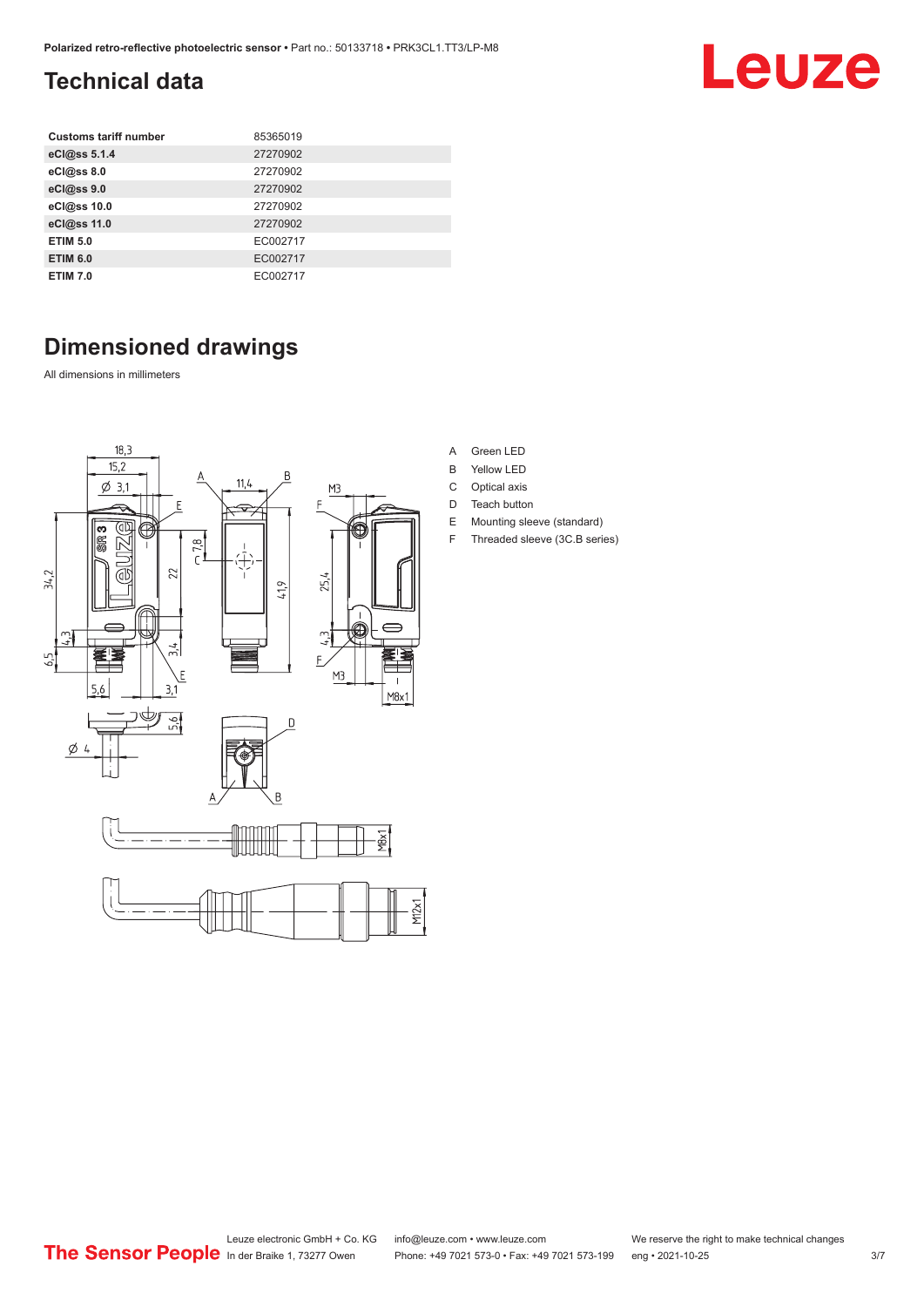## <span id="page-3-0"></span>**Electrical connection**

## Leuze

#### **Connection 1**

| <b>Function</b>    | Signal IN      |
|--------------------|----------------|
|                    | Signal OUT     |
|                    | Voltage supply |
| Type of connection | Connector      |
| <b>Thread size</b> | M <sub>8</sub> |
| <b>Type</b>        | Male           |
| <b>Material</b>    | Metal          |
| No. of pins        | 4-pin          |

| Pin                     | <b>Pin assignment</b> |
|-------------------------|-----------------------|
|                         | V+                    |
| $\overline{2}$          | OUT <sub>2</sub>      |
| 3<br>J                  | <b>GND</b>            |
| $\overline{\mathbf{4}}$ | IO-Link / OUT 1       |



## **Operation and display**

| <b>LED</b>     | Display                  | <b>Meaning</b>                       |
|----------------|--------------------------|--------------------------------------|
|                | Green, continuous light  | Operational readiness                |
| $\overline{2}$ | Yellow, continuous light | Light path free                      |
|                | Yellow, flashing         | Light path free, no function reserve |

## **Reflectors & reflective tapes**

|  | Part no. | <b>Designation</b> | <b>Operating range</b><br><b>Operating range</b> | <b>Description</b>                                                                                                                                                                                                           |
|--|----------|--------------------|--------------------------------------------------|------------------------------------------------------------------------------------------------------------------------------------------------------------------------------------------------------------------------------|
|  | 50110191 | REF 6-A-25x25      | $00.4$ m<br>00.5m                                | Design: rechteckig<br>Triple reflector size: 0.3 mm<br>Reflective surface: 25 mm x 25 mm<br>Material: Kunststoff<br>Chemical designation of the material: PMMA<br>Fastening: selbstklebend                                   |
|  | 50114185 | REF 6-S-20x40      | 00.4m<br>00.5m                                   | Design: rechteckig<br>Triple reflector size: 0.3 mm<br>Reflective surface: 16 mm x 38 mm<br>Material: Kunststoff<br>Base material: Kunststoff<br>Chemical designation of the material: PMMA8N<br>Fastening: schraubbar       |
|  | 50112142 | <b>TK BR 53</b>    | $00.4$ m<br>00.5m                                | Design: rechteckig<br>Triple reflector size: 0.3 mm<br>Reflective surface: 29 mm x 10 mm<br>Material: Kunststoff<br>Base material: Edelstahl<br>Chemical designation of the material: Edelstahl<br>Fastening: Gehäusepassung |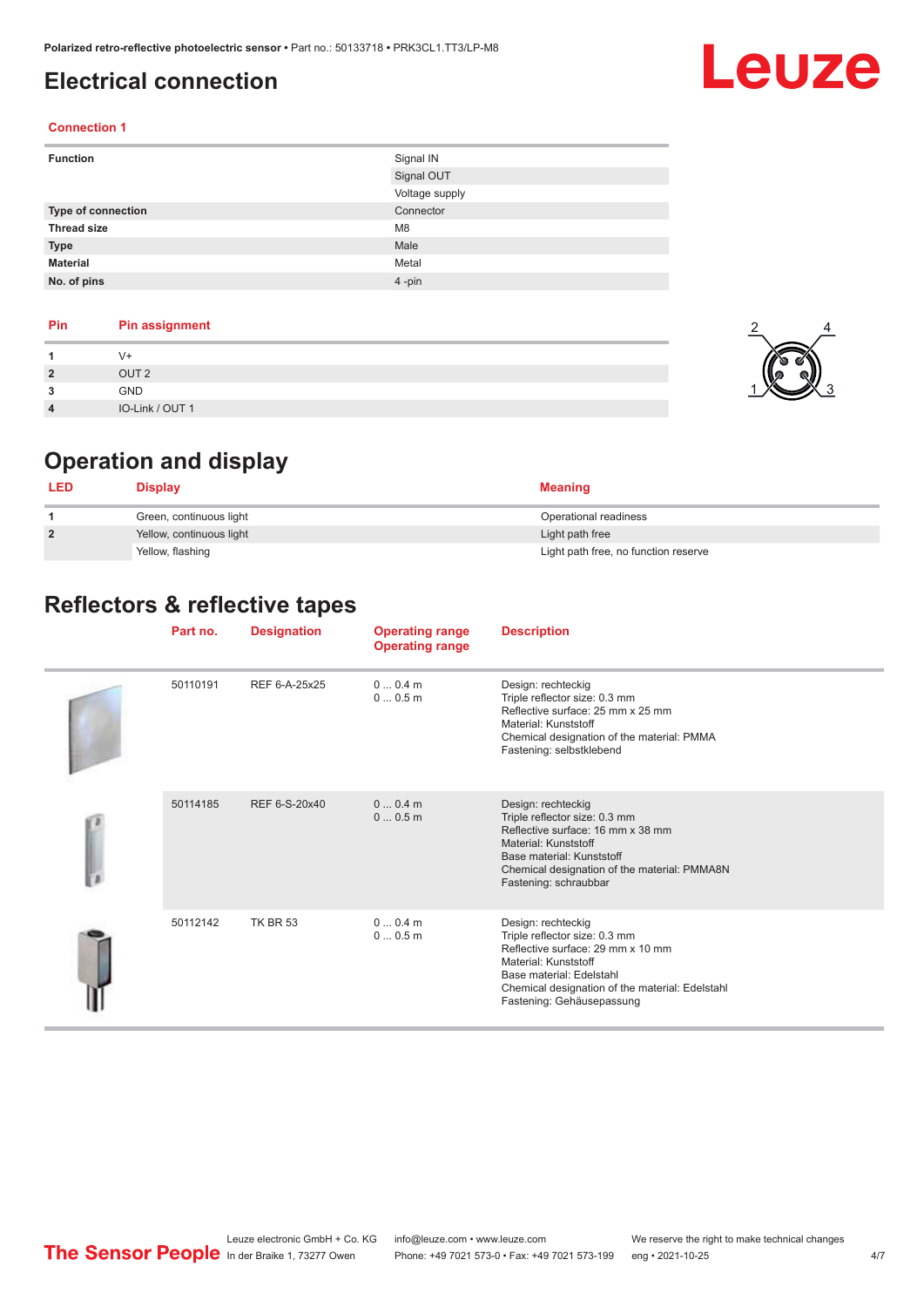## <span id="page-4-0"></span>**Part number code**

Leuze

Part designation: **AAA 3C d EE-f.GG H/i J-K**

| AAA3C | Operating principle / construction<br>HT3C: Diffuse reflection sensor with background suppression<br>LS3C: Throughbeam photoelectric sensor transmitter<br>LE3C: Throughbeam photoelectric sensor receiver<br>PRK3C: Retro-reflective photoelectric sensor with polarization filter                                                                                                                                                                                                                                                                                                                                 |
|-------|---------------------------------------------------------------------------------------------------------------------------------------------------------------------------------------------------------------------------------------------------------------------------------------------------------------------------------------------------------------------------------------------------------------------------------------------------------------------------------------------------------------------------------------------------------------------------------------------------------------------|
| d     | Light type<br>n/a: red light<br>I: infrared light                                                                                                                                                                                                                                                                                                                                                                                                                                                                                                                                                                   |
| EE    | Light source<br>n/a: LED<br>L1: laser class 1<br>L2: laser class 2                                                                                                                                                                                                                                                                                                                                                                                                                                                                                                                                                  |
| f     | Preset range (optional)<br>n/a: operating range acc. to data sheet<br>xxxF: Preset range [mm]                                                                                                                                                                                                                                                                                                                                                                                                                                                                                                                       |
| GG    | <b>Equipment</b><br>n/a: standard<br>A: Autocollimation principle (single lens) for positioning tasks<br>B: Housing model with two M3 threaded sleeves, brass<br>F: Permanently set range<br>L: Long light spot<br>S: small light spot<br>T: autocollimation principle (single lens) for highly transparent bottles without tracking<br>TT: autocollimation principle (single lens) for highly transparent bottles with tracking<br>V: V-optics<br>XL: Extra long light spot<br>X: extended model<br>HF: Suppression of HF illumination (LED)                                                                       |
| H     | Operating range adjustment<br>n/a with HT: range adjustable via 8-turn potentiometer<br>n/a with retro-reflective photoelectric sensors (PRK): operating range not adjustable<br>1: 270° potentiometer<br>3: teach-in via button<br>6: auto-teach                                                                                                                                                                                                                                                                                                                                                                   |
| j.    | Switching output/function OUT 1/IN: Pin 4 or black conductor<br>2: NPN transistor output, light switching<br>N: NPN transistor output, dark switching<br>4: PNP transistor output, light switching<br>P: PNP transistor output, dark switching<br>6: push-pull switching output, PNP light switching, NPN dark switching<br>G: Push-pull switching output, PNP dark switching, NPN light switching<br>L: IO-Link interface (SIO mode: PNP light switching, NPN dark switching)<br>8: activation input (activation with high signal)<br>X: pin not used<br>1: IO-Link / light switching (NPN) / dark switching (PNP) |
| J     | Switching output / function OUT 2/IN: pin 2 or white conductor<br>2: NPN transistor output, light switching<br>N: NPN transistor output, dark switching<br>4: PNP transistor output, light switching<br>P: PNP transistor output, dark switching<br>6: push-pull switching output, PNP light switching, NPN dark switching<br>G: Push-pull switching output, PNP dark switching, NPN light switching<br>W: warning output<br>X: pin not used<br>8: activation input (activation with high signal)<br>9: deactivation input (deactivation with high signal)<br>T: teach-in via cable                                 |
| κ     | <b>Electrical connection</b><br>n/a: cable, standard length 2000 mm, 4-wire<br>5000: cable, standard length 5000 mm, 4-wire<br>M8: M8 connector, 4-pin (plug)<br>M8.3: M8 connector, 3-pin (plug)<br>200-M8: cable, length 200 mm with M8 connector, 4-pin, axial (plug)<br>200-M8.3: cable, length 200 mm with M8 connector, 3-pin, axial (plug)<br>200-M12: cable, length 200 mm with M12 connector, 4-pin, axial (plug)                                                                                                                                                                                          |

### **Note**

 $\%$  A list with all available device types can be found on the Leuze website at www.leuze.com.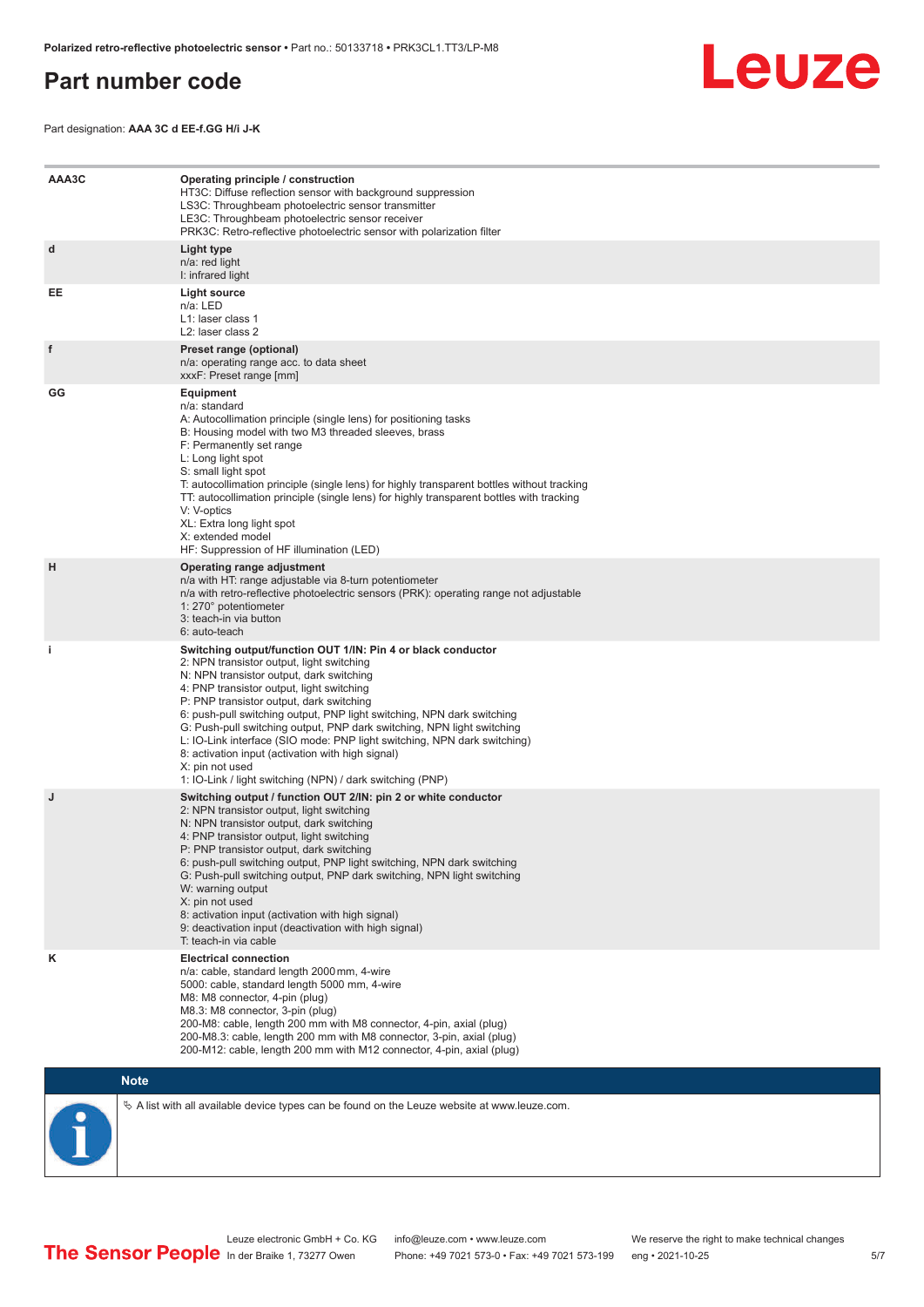## <span id="page-5-0"></span>**Notes**

#### **Observe intended use!**

 $\%$  This product is not a safety sensor and is not intended as personnel protection.

 $\%$  The product may only be put into operation by competent persons.

 $\%$  Only use the product in accordance with its intended use.

| <b>For UL applications:</b>                                                                                                                                                                                                                                                                                              |
|--------------------------------------------------------------------------------------------------------------------------------------------------------------------------------------------------------------------------------------------------------------------------------------------------------------------------|
| $\%$ For UL applications, use is only permitted in Class 2 circuits in accordance with the NEC (National Electric Code).<br>These proximity switches shall be used with UL Listed Cable assemblies rated 30V, 0.5A min, in the field installation, or equivalent (categories: CYJV/<br>$\varphi$<br>CYJV7 or PVVA/PVVA7) |

|   | <b>WARNING! LASER RADIATION - CLASS 1 LASER PRODUCT</b>                                                                                                                                                                                                    |
|---|------------------------------------------------------------------------------------------------------------------------------------------------------------------------------------------------------------------------------------------------------------|
|   | The device satisfies the requirements of IEC 60825-1:2007 (EN 60825-1:2007) safety regulations for a product of laser class 1 as well as the<br>U.S. 21 CFR 1040.10 regulations with deviations corresponding to "Laser Notice No. 50" from June 24, 2007. |
| ★ | $\&$ Observe the applicable statutory and local laser protection regulations.                                                                                                                                                                              |
|   | $\%$ The device must not be tampered with and must not be changed in any way.<br>There are no user-serviceable parts inside the device.                                                                                                                    |

## **Further information**

- Light source: Average life expectancy 50,000 h at an ambient temperature of 25 °C
- Response time: For short decay times, an ohmic load of approx. 5 kOhm is recommended

Repairs must only be performed by Leuze electronic GmbH + Co. KG.

- Sum of the output currents for both outputs, 50 mA for ambient temperatures > 40 °C
- Permissible operating temperature range during IO-Link operation: -10 °C to +40 °C

## **Accessories**

## Connection technology - Connection cables

|   | Part no. | <b>Designation</b> | <b>Article</b>   | <b>Description</b>                                                                                                                                |
|---|----------|--------------------|------------------|---------------------------------------------------------------------------------------------------------------------------------------------------|
| Ü | 50130850 | KD U-M8-4A-V1-050  | Connection cable | Connection 1: Connector, M8, Axial, Female, 4-pin<br>Connection 2: Open end<br>Shielded: No<br>Cable length: 5,000 mm<br>Sheathing material: PVC  |
|   | 50130871 | KD U-M8-4W-V1-050  | Connection cable | Connection 1: Connector, M8, Angled, Female, 4-pin<br>Connection 2: Open end<br>Shielded: No<br>Cable length: 5,000 mm<br>Sheathing material: PVC |

Leuze